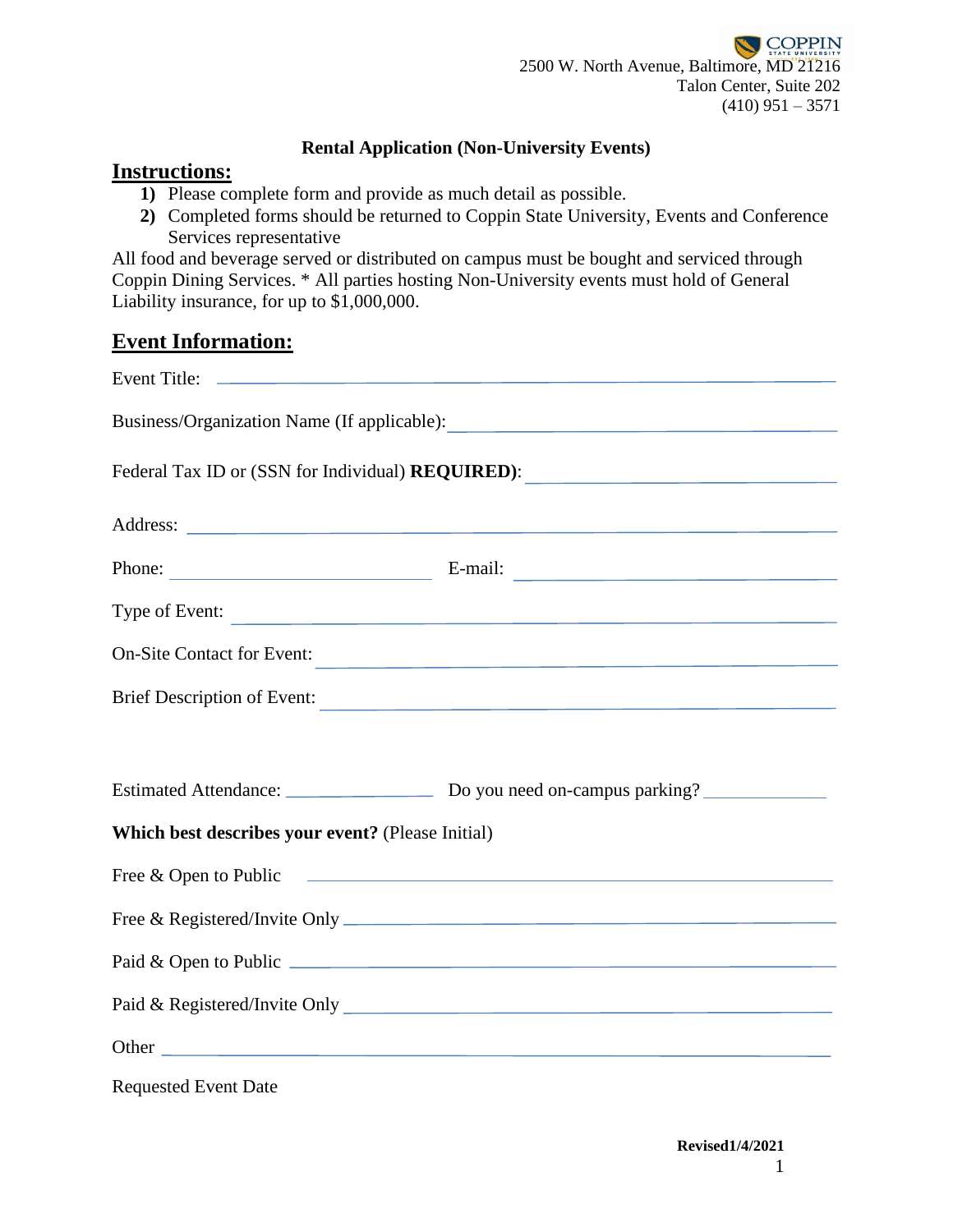:OPPIN 2500 W. North Avenue, Baltimore, MD 21216 Talon Center, Suite 202  $(410)$  951 – 3571

| <b>Rental Application (Non-University Events)</b>                                                                                                                     |  |  |
|-----------------------------------------------------------------------------------------------------------------------------------------------------------------------|--|--|
| Option 1:                                                                                                                                                             |  |  |
| Option 2:                                                                                                                                                             |  |  |
| Option 3:                                                                                                                                                             |  |  |
|                                                                                                                                                                       |  |  |
| Have you previously held events at Coppin State University? _____________________                                                                                     |  |  |
|                                                                                                                                                                       |  |  |
| ,我们也不能在这里的时候,我们也不能在这里的时候,我们也不能会在这里的时候,我们也不能会在这里的时候,我们也不能会在这里的时候,我们也不能会在这里的时候,我们也不<br>Do you require overnight accommodations (Summer Groups Only)? __________________ |  |  |
| Number of beds required. (Resident Hall allows up to 2 guests per room and 8 guests per suite)                                                                        |  |  |
| <u> 1989 - Johann Stein, mars an de Frankrik (f. 1989)</u><br>What is your budget? (Select One)<br>Is the established budget inclusive of Food & Beverage?            |  |  |
| Under \$1,000                                                                                                                                                         |  |  |
| $$1,000-$5,000$                                                                                                                                                       |  |  |
|                                                                                                                                                                       |  |  |
|                                                                                                                                                                       |  |  |

## **Venue(s) Requested:**

Facilities information can be found at **eventsatcoppin.com**

Please describe the space and setup needs for your event. (Example: Theatre, Conference Room, Classroom, Banquet etc.):

\_\_\_\_\_\_\_\_\_\_\_\_\_\_\_\_\_\_\_\_\_\_\_\_\_\_\_\_\_\_\_\_\_\_\_\_\_\_\_\_\_\_\_\_\_\_\_\_\_\_\_\_\_\_\_\_\_\_\_\_\_\_\_\_\_\_\_\_\_\_\_\_\_\_\_\_\_\_\_\_\_\_\_\_\_\_\_\_\_\_\_\_\_\_\_\_\_\_\_\_\_\_\_\_\_\_\_\_\_\_\_\_\_\_\_\_

# **Audio Visual Requirements:**

Please indicate if your event will require any of the below Audio-Visual packages, if not listed below, please provide details on requested Audio-Visual necessities.

**Standard Audio-Visual Package** (Laptop, projector, and screen) –

**Deluxe Audio-Visual Package** (Laptop, projector, screen, podium, and microphone)

**Revised1/4/2021**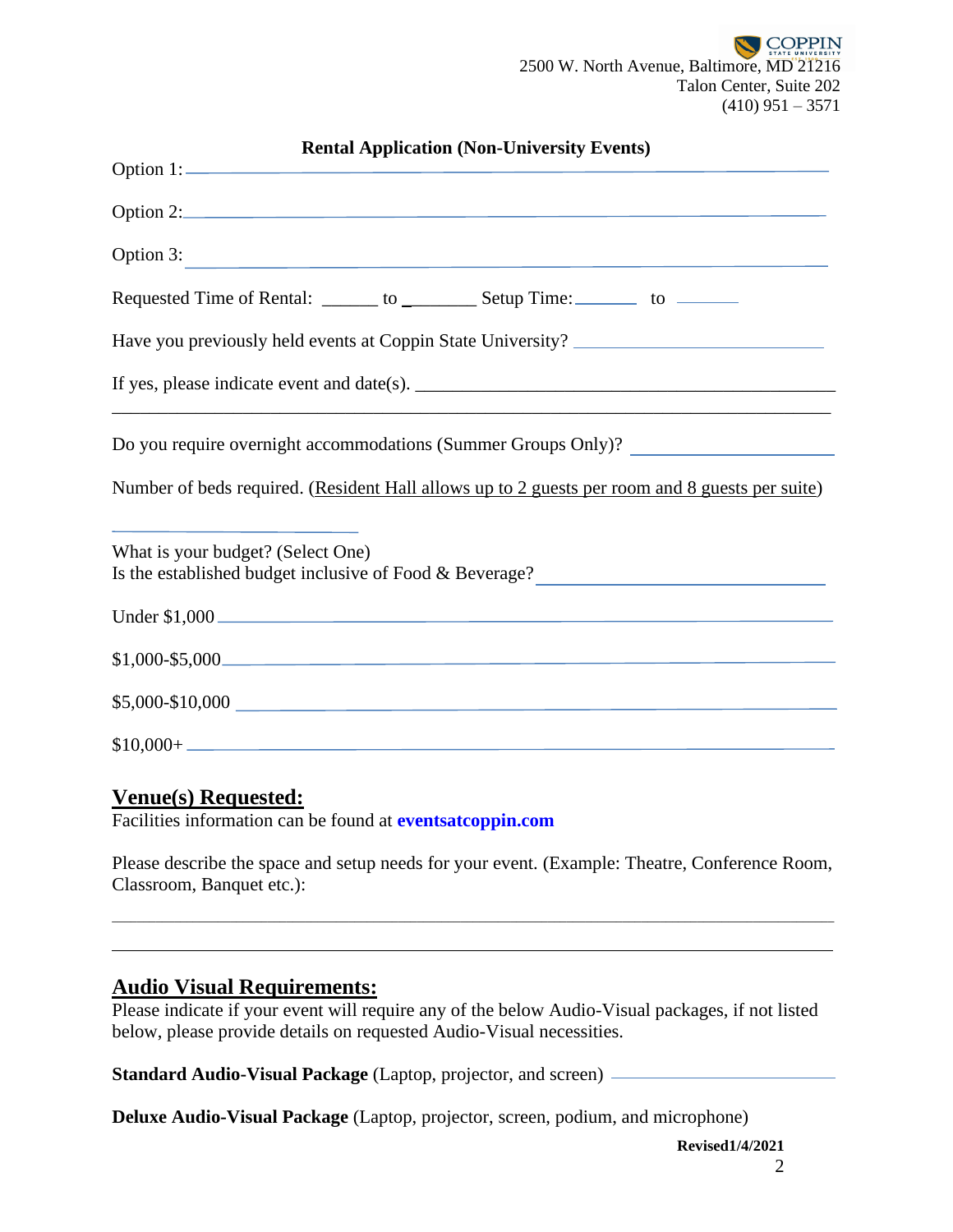#### **Rental Application (Non-University Events)**

**Executive Audio-Visual Package** (Laptop, projector, screen, podium, microphone, and Q&A microphone)

**Commencement Audio-Visual Package** (PowerPoint projection, podium (2), Microphones (5), Marquee access, Video recording, Jumbotron access, charging and stations (2)

Please describe any additional audio-visual/production needs you have (if applicable):

#### **Food:**

Do you plan on serving food at your event?

| . .<br>$\overline{\phantom{a}}$ |  |
|---------------------------------|--|
| -<br>___                        |  |

 $NO$   $\qquad$ 

\_\_\_\_\_\_\_\_\_\_\_\_\_\_\_\_\_\_\_\_\_\_\_\_\_\_\_\_\_\_\_\_\_\_\_\_\_\_\_\_\_\_\_\_\_\_\_\_\_\_\_\_\_\_\_\_\_\_\_\_\_\_\_\_\_\_\_\_\_\_\_\_\_\_\_\_\_\_

\_\_\_\_\_\_\_\_\_\_\_\_\_\_\_\_\_\_\_\_\_\_\_\_\_\_\_\_\_\_\_\_\_\_\_\_\_\_\_\_\_\_\_\_\_\_\_\_\_\_\_\_\_\_\_\_\_\_\_\_\_\_\_\_\_\_\_\_\_\_\_\_\_\_\_\_\_\_\_\_\_\_\_\_\_\_\_\_\_\_\_\_\_\_\_\_\_\_\_\_\_\_\_\_\_\_\_\_\_\_\_\_\_\_\_\_\_

If YES, please describe the type of meal (Example: Buffet Lunch; Coffee Break; Plated Dinner): \_\_\_\_\_\_\_\_\_\_\_\_\_\_\_\_\_\_\_\_\_\_\_\_\_\_\_\_\_\_\_\_\_\_\_\_\_\_\_\_\_\_\_\_\_\_\_\_\_\_\_\_\_\_\_\_\_\_\_\_\_\_\_\_\_\_\_\_\_\_\_\_\_\_\_\_\_\_

NOTE: All food and beverage served or distributed on campus must be bought and serviced through Coppin Dining Services. Please contact Thompson Hospitality by emailing [coppincatering@thompsonhospitality.com](mailto:coppincatering@thompsonhospitality.com) or call 410.951.1229 for more information.

# **Additional Event Details:**

**Revised1/4/2021** 3